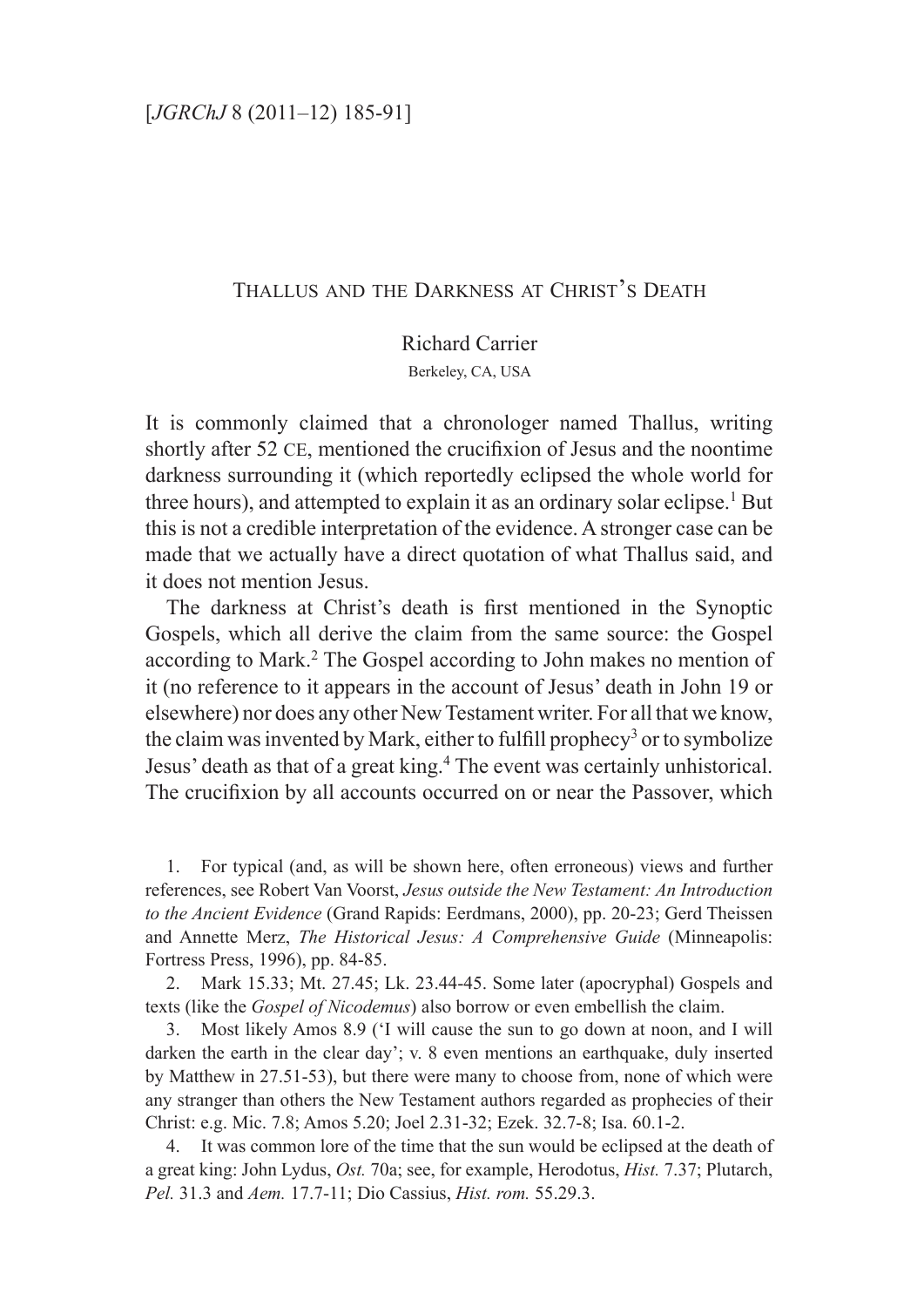always took place during a full moon when a solar eclipse is impossible (the moon being then on the other side of the planet), and solar eclipses last only minutes, not three hours, and darken only a relatively narrow track along the earth, not the whole world. Such an impossible event would not fail to be widely recorded among the records and authors of the era. A more ordinary event (like a dense cloud-front passing over Jerusalem in just those three hours) is clearly not what was imagined by the Synoptic authors. Luke outright calls the event an eclipse of the sun, and Mark surely intended something as awesome.

It is in this context that the following quote is often cited, which was preserved by the ninth-century Christian chronologer George Syncellus from a now lost work by the early third-century Christian author Julius Africanus:

This event followed each of his deeds, and healings of body and soul, and knowledge of hidden things, and his resurrection from the dead, all sufficiently proven to the disciples before us and to his apostles: after the most dreadful darkness fell over the whole world, the rocks were torn apart by an earthquake and much of Judaea and the rest of the land was torn down.<sup>5</sup> Thallus calls this darkness an eclipse of the sun in the third book of his *Histories*, without reason it seems to me. For the Hebrews celebrate the passover on the 14th day, reckoning by the lunar calendar, and the events concerning the savior all occurred before the first day of the Passover. But an eclipse of the sun happens when the moon creeps under the sun, and this is impossible at any other time but between the first day of the moon's waxing and the day before that, when the new moon begins. So how are we to believe that an eclipse happened when the moon was diametrically opposite the sun? In fact, let it be so. Let the idea that this happened seize and carry away the multitude, and let the cosmic prodigy be counted as

5. Likewise mythical. The occurrence of a rock-splitting earthquake is claimed in only one source (Mt. 27.51-53, thus it is not even in Matthew's own source, Mark, nor corroborated by Luke or John) and is surely a fabrication: the complete absence of its social and material effects in the narrative of Acts is sufficient proof, but it likewise gets no notice in any other writer of the era, nor finds any archaeological support (yet material evidence of such a thing as Africanus describes would certainly be detectable now). The only earthquake confirmed for Palestine between 26 and 36 ce was 'not energetic enough to produce' visible effects of this magnitude, in contrast with another in 31 bce already noted by Josephus and extensively confirmed in surviving physical evidence (including cracked rocks and damaged human structures), according to Jefferson B. Williams, Markus J. Schwab and A. Brauer, 'An Early First-Century Earthquake in the Dead Sea', *International Geology Review* 54.10 (May 2012), pp. 1219-28.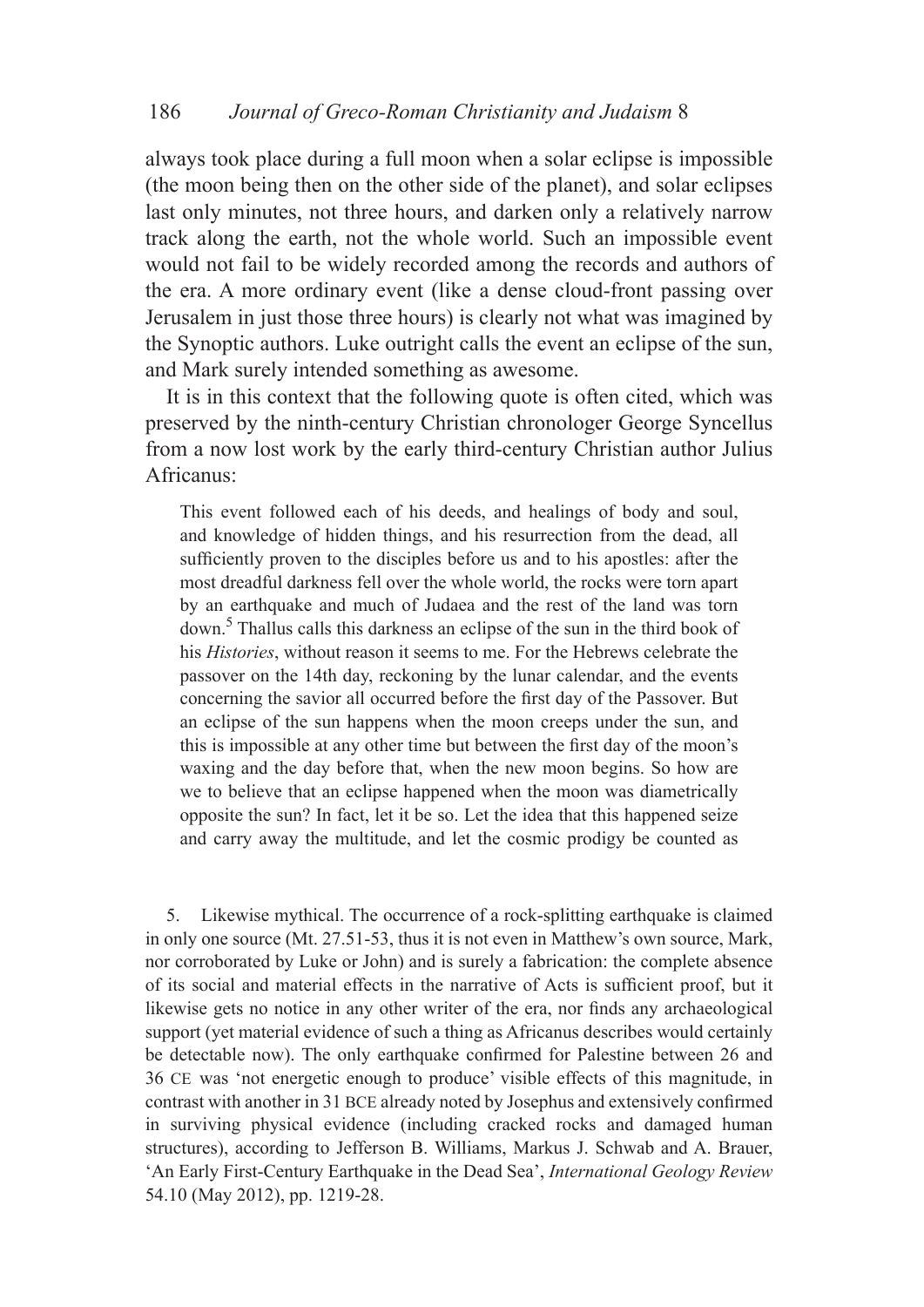an eclipse of the sun according to its appearance. [Phlegon reports that in the time of Tiberius Caesar, during the full moon, a full eclipse of the sun happened, from the sixth hour until the ninth. Clearly this is our eclipse! What is commonplace about an earthquake, an eclipse, rocks torn apart, a rising of the dead, and such a huge cosmic movement? At the very least, over a long period, no conjunction this great is remembered. But it was a godsent darkness, because the Lord happened to suffer, and the Bible, in Daniel, supports that seventy spans of seven years would come together up to this time. $6$ 

From this it is not clear what Thallus actually said. All we are told is that 'Thallus calls *this* darkness an eclipse of the sun in the third book of his *Histories*', which does not actually say Thallus mentioned Jesus. That inference may derive from Julius Africanus. The fact that he felt free to make such an inference from Phlegon (who, as we shall later see, did not say the eclipse lasted three hours, or that it occurred during a full moon, nor place it anywhere near Palestine—yet the remark here assumes he said all three) leaves us free to assume he did much the same with Thallus. Unless, as seems likely, this entire reference to Phlegon is an interpolation,<sup>7</sup> but even if so, the interpolator was making the same loose

6. Julius Africanus, *Chron.* 18.2 (as preserved in George Syncellus, *Chron.*  391). For a thorough and still essential and illuminating discussion of this passage, see Felix Jacoby, *Fragmente der griechischen Historiker* (Leiden: Brill, 1954), § 256 (Thallus) and § 257 (Phlegon). For a translation and commentary of Jacoby's § 256, see Richard Carrier, 'Jacoby and Müller on "Thallus"', *The Secular Web* (1999) at http://www.infidels.org/library/modern/richard\_carrier/jacoby.html. The passage quoted here from Julius Africanus is presented and discussed by Jacoby in § 256 F1.

7. That it is likely an interpolation was astutely noticed by Martin Routh, *Reliquiae Sacrae* (1814), II, pp. 335-38. Hence I put it in brackets to show how it breaks the flow of argument and to indicate that it is uncertain from the hand of Africanus. There are various telltale signs (grammatical and rhetorical), but most indicative is the fact that Africanus is making the point that the conjunction of events (eclipse, earthquake, resurrections) is what is remarkable, yet doesn't think to mention that Phlegon also reported a conjunction (of eclipse and earthquake), thus this remark is disconnected from the argument being made. It looks like an accidental interpolation of a later marginal note, on which phenomenon, quite common in manuscript transmission generally, see W. Hall, *A Companion to Classical Texts* (Oxford: Clarendon Press**,**  1913), pp. 193-97; Robert Renehan, *Greek Textual Criticism: A Reader* (Cambridge:, MA: Harvard University Press**,** 1969), p. 36 (§ 32); Miroslav Marcovich, *Patristic Textual Criticism* (Atlanta: Scholars Press, 1994), s.v. 'Interpolations', Index; Martin West, *Textual Criticism and Editorial Technique Applicable to Greek and Latin Texts* (Stuttgart: Teubner,1973), p. 28; and Paul Maas, *Textual Criticism* (Oxford: Clarendon Press, 1958), pp. 34-35 (§ 33) and p. 14 (§ 16).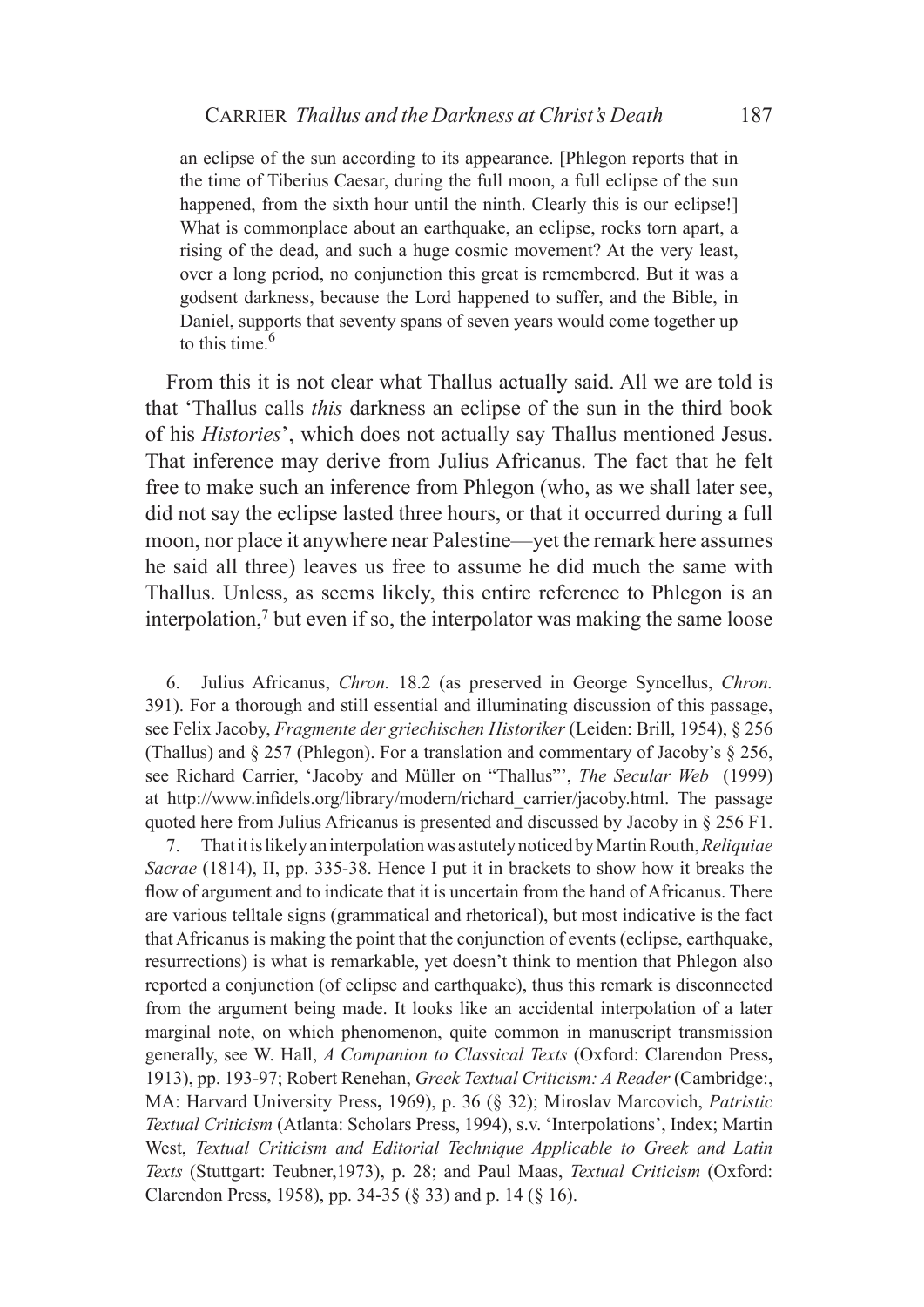inferences, and thus so might Africanus have been. If Thallus connected an eclipse with a destructive earthquake in the same year Africanus had just calculated the crucifixion must have occurred (which year he derives prophetically from Daniel, rather than from a historical source), that would be enough to lead Africanus to conclude Thallus was talking about 'this' same darkness (the one Africanus had just mentioned, which also occurred alongside a destructive earthquake). We cannot claim to be certain Africanus meant anything more than that.

That alone is enough to alert us that this reference may be unreliable in the study of early Christianity and its sources and claims. But the problems multiply.

# *Dating Thallus*

We do not know when Thallus wrote. Claims are boldly made that it must have been shortly after 52 CE, but that is based solely on a conjectural emendation of a corrupted text.<sup>8</sup> In an Armenian translation of the *Chronicle* of Eusebius, a list of references is given (not preserved in the Greek) in which Eusebius says he used 'three volumes of Thallus, in which he made a summary in abbreviated fashion from the sack of Troy to the 167th Olympiad', which would mean from the twelfth century bce until 109 bce, concluding much too early for Thallus to have covered events in the first century CE.<sup>9</sup> But this passage must be referring to the same *Histories* cited by Africanus, since if Thallus had written other books on chronology or history the reference in Eusebius would have been more specific (that he just says 'the three volumes of Thallus' means he was certain no one would be confused as to which treatise was meant, or which Thallus), and Africanus says he found the reference to an event

8. The 'corroborating' claim that a Thallus is mentioned by Josephus as living in the reign of Tiberius is not only false (the text does not present the name Thallus), it is irrelevant (as no mention is made there of this person being a writer, and the name Thallus, even were it there, was common). This has long been known (see Horace Rigg, 'Thallus: The Samaritan?' *HTR* 34 [1941], pp. 111-19), so no historian today should still repeat these claims. For further discussion of this problem, see P. Prigent, 'Thallos, Phlégon et le Testimonium Flavianum témoins de Jésus?', in Frederick Bruce (ed.), *Paganisme, Judaïsme, Christianisme: Influences et Affrontements dans le Monde Antique* (Paris: Bocard, 1978), pp. 329-34; Ida Miévis, 'A propos de la correction "Thallos" dans les "Antiquités Judaïques" de Flavius Josèphe', *Revue Belge de Philologie et d'Histoire* 13 (1934), pp. 733-40.

9. Jacoby, *Fragmente*, § 256 T1.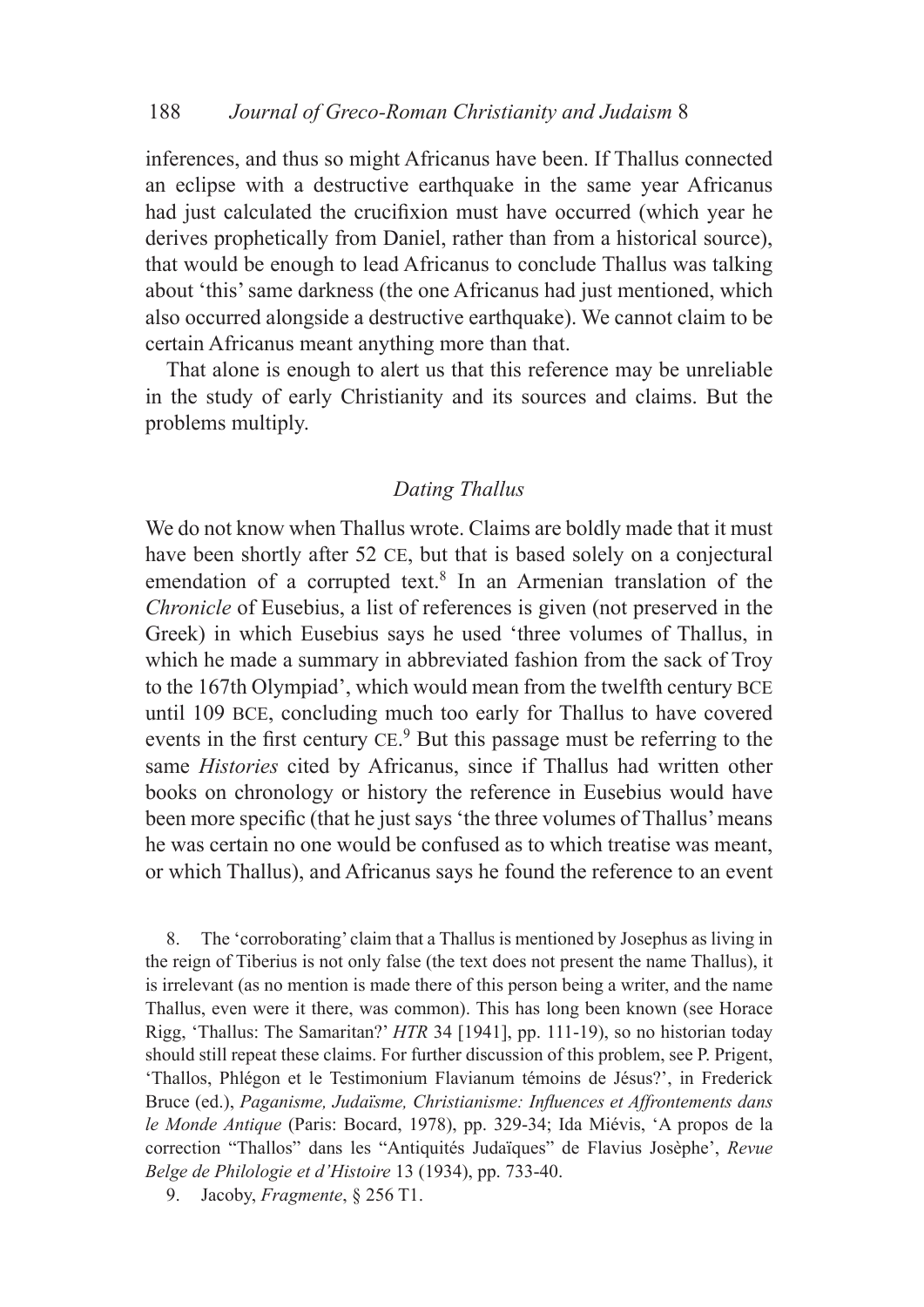at the time of Christ in the third volume of Thallus, which perfectly fits a three volume work that concluded its timeline in the first (or second) century. So it seems most likely that the Armenian text has become corrupted, and the concluding date was something other than 109 bce.

Indeed that is what most scholars have concluded. However, it is typically claimed that the most likely correction to the text brings us a closing date at the 207th Olympiad, or 52 ce, but there is no solid basis for this conclusion. That is simply one suggestion made by one textual critic (and that two hundred years ago). In actual fact, any number of corruptions were possible (far beyond those that have happened to be suggested), and some are even more likely than this one. Apart from probability there is no principled way to choose between them—while choosing on the grounds of probability would sooner indicate an original reading of the 217th Olympiad, which ends in 92 CE, or even the 227th or 237th Olympiads, which end in 132 or 172 CE respectively.<sup>10</sup> In other words, the date 52 CE may not be right at all. The correct logic would hold that Thallus most likely wrote in the second century, since pagan notice of the Gospels is unattested before that century, and any given author is more likely to be typical than wholly exceptional. If, that is, Thallus was responding to the Gospels. But that is very unlikely.

#### *What Thallus Said*

The *Chronicle* of Eusebius quotes Phlegon verbatim, the text of which is attested in Syncellus in the original Greek, but also in the Latin of Jerome, a Syrian epitome, and the Armenian. Translating from the Greek:

Jesus Christ, according to the prophecies which had been foretold, underwent his passion in the 18th year of Tiberius [32 ce]. Also at that time in other Greek compendiums we find an event recorded in these words: 'the sun was

10. An analysis is provided in Carrier, "Jacoby." The conjecture that produces an end-date of 52 CE requires transforming the Greek numeral  $\rho\chi\zeta$  into  $\sigma\zeta$ , while the conjecture that produces an end-date of 92 CE requires transforming  $\rho\chi\zeta$  into  $\sigma\zeta$ , either way two errors (or even three in the former case), while a likelier error (on grounds of orthography) would be to mistake  $\rho \chi \zeta$  for  $\sigma \kappa \zeta$ , which brings us an end date of the 227th Olympiad, which concludes in 132 CE, or even to mistake  $\rho \chi \zeta$  for  $\sigma\lambda\zeta$ , which brings us an end date of the 237th Olympiad, which concludes in 172 ce. These are just the most likely. Any number of other errors could have occurred, giving us virtually any conceivable date. And this end date is also not necessarily the publication date (Thallus may have brought his chronology only up to a certain year, possibly decades before his own time).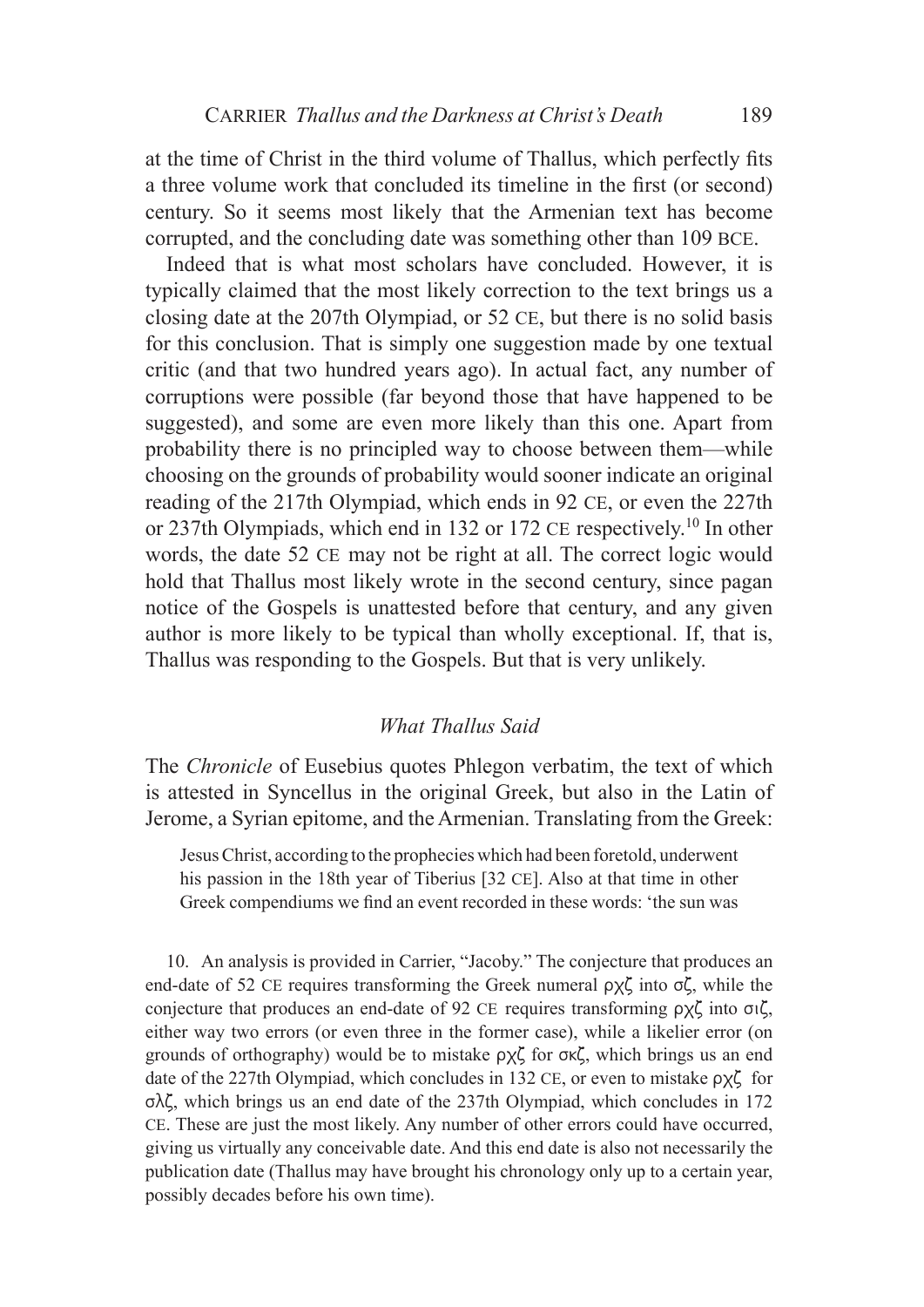### 190 *Journal of Greco-Roman Christianity and Judaism* 8

eclipsed, Bithynia was struck by an earthquake, and in the city of Nicaea many buildings fell'. All these things happened to occur during the Lord's passion. In fact, Phlegon, too, a distinguished reckoner of Olympiads, wrote more on these events in his 13th book, saying this: 'Now, in the fourth year of the 202nd Olympiad [32 ce], a great eclipse of the sun occurred at the sixth hour [i.e. noon] that excelled every other before it, turning the day into such darkness of night that the stars could be seen in heaven, and the earth moved in Bithynia, toppling many buildings in the city of Nicaea'.<sup>11</sup>

We know Eusebius used a chronology of Thallus as a source, and that it was almost certainly the very same *Histories* cited by Africanus. The implications of this are decisive: if the *Histories* of Thallus mentioned the eclipse in connection with Jesus, Eusebius would certainly have quoted Thallus here to that very effect. Instead, Eusebius knows only a passage in Phlegon (the one also referenced in the extant text of Africanus, although here, notably, quoted verbatim, even though it *does not* mention Jesus, proving how more certainly Eusebius would have quoted *Thallus* verbatim if *he* had mentioned Jesus) and 'other Greek chronologers'. The latter must mean Thallus, as well as, if we take the intention to be plural, some others who repeated the same exact line—possibly compilers who, like Eusebius now, were just quoting Thallus—because Eusebius says they all recorded the event  $\kappa \alpha \tau \alpha \lambda \epsilon \xi \nu \tau \alpha \hat{\nu} \tau \alpha$  'with this phrase'.

It is even possible (in fact, more than merely possible) that Eusebius originally wrote εν θαλλού μεν ελληνικοίς υπομνήμασιν rather than  $\frac{2}{3}$ εν άλλοις μεν ελληνικοίς υπομνήμασιν, since only two errors are required to alter the one to the other (the loss of a theta, and a confusion or 'emendation' converting an upsilon to iota-sigma, thereby transforming  $\theta$ αλλοῦ into ἄλλοις). In fact, the plural ἄλλοις, even if original, can mean the singular ('*a* Greek compendium'), since the adjective modifies the noun, and the noun is always plural (e.g. Thallus's book is the *Histories*, plural), and therefore Eusebius might in fact be quoting a single treatise, the *Histories* of Thallus, just without bothering to name him. This conclusion requires no conjectured error in the text (it can be what the text as we have it literally means). But arguing for a corrupted text (and that Eusebius actually named and was originally *explicitly* quoting Thallus) is the fact that it seems odd to say 'another Greek compendium' before you have named even one. Replace 'another' with 'Thallus's' and the passage makes much better sense.

But even if Eusebius really said (and meant) 'other' Greek writers,